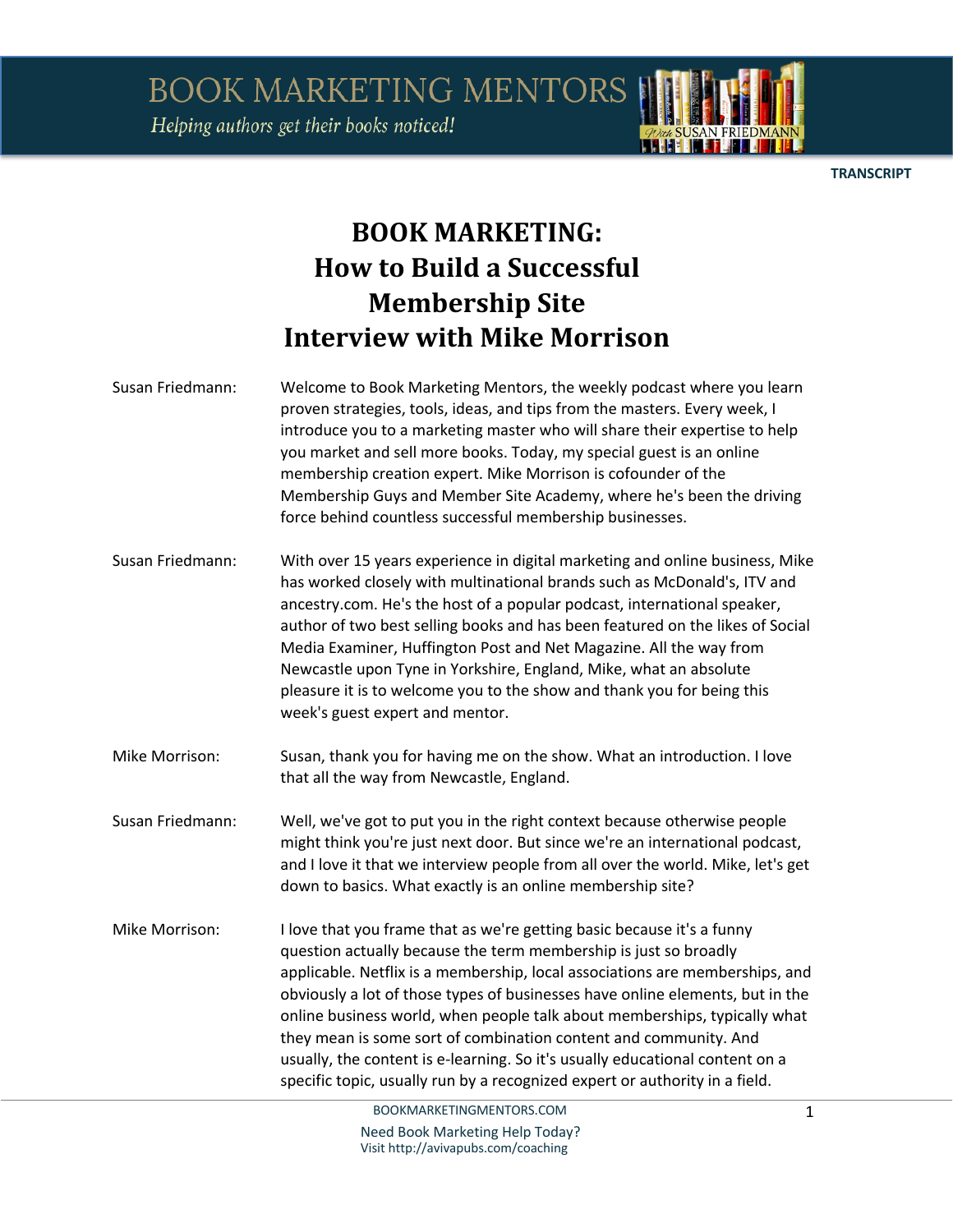Helping authors get their books noticed!

| Mike Morrison:   | And that's usually supported by some form of community. So everything<br>from a discussion forum that is private to paying members, through to<br>private Facebook groups and so on. Generally, there's all sorts of minor<br>variations of that model, but it's usually a combination, e-learning with<br>community where you pay for access to those education materials, and also<br>for a little bit of access to a particular expert or authority that you follow<br>and you want to learn from.                                                                                                                                                          |
|------------------|----------------------------------------------------------------------------------------------------------------------------------------------------------------------------------------------------------------------------------------------------------------------------------------------------------------------------------------------------------------------------------------------------------------------------------------------------------------------------------------------------------------------------------------------------------------------------------------------------------------------------------------------------------------|
| Susan Friedmann: | How do we know when it's the right time for us to create a membership<br>site? And even if it is the right time, how do we know that it's what we<br>should be doing?                                                                                                                                                                                                                                                                                                                                                                                                                                                                                          |
| Mike Morrison:   | Much of it is down to knowing your audience and actually speaking to your<br>audience. If in hearing that, you're thinking, well, what audience? Then<br>that's probably a sign that it's not yet the time. We always recommend<br>people have built some sort of following online. And by following, really you<br>want that to be people on an email list, so people who have maybe read<br>your book, I know your audience are authors, so they've read your book,<br>they've maybe visited your website where perhaps you publish articles or<br>you have a podcast, and they've subscribed to your email list because they<br>want to hear more from you. |
| Mike Morrison:   | That is generally what you want in terms of an online following. And I would<br>say once you've got a few hundred people who are demonstrating a desire<br>to hear more and to learn more from you beyond what they've read in your<br>book, beyond what they've even read on your local listened to on your<br>podcast, that's usually a sign that the timing is right.                                                                                                                                                                                                                                                                                       |
| Mike Morrison:   | You also need to look at your market in general, and what sort of problems<br>exist out there that either aren't being solved by other books, by courses, by<br>online programs, or just aren't being sold either extensively enough or in a<br>way that reflects the current state of your particular industry. It's really<br>marrying up a demand and a need within your market with a following that<br>you have built up whose needs align with that, and where you can serve<br>them even further within something like an online membership.                                                                                                            |
| Mike Morrison:   | I think if you haven't got a following, usually you're going to find it a lot<br>harder because you could have the best membership in the world, but if<br>you've got nobody to promote it to and you haven't got a focus group in<br>terms of an email list you can get feedback from, it is going to be much<br>tougher.                                                                                                                                                                                                                                                                                                                                     |

2

<u> 1944 | 1745 | 1746</u>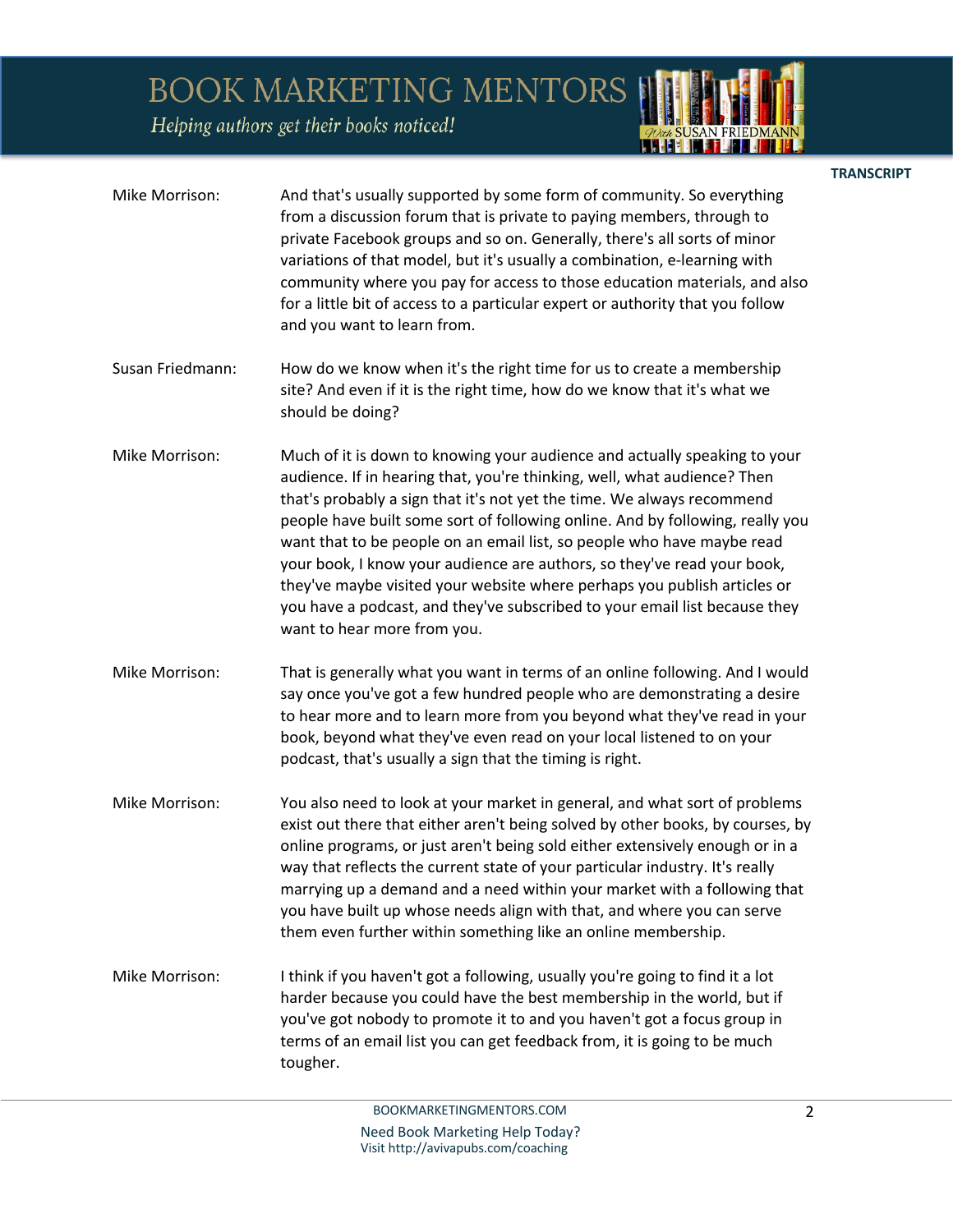Helping authors get their books noticed!



**TRANSCRIPT** 

| Susan Friedmann: | Mike, let's say we feel that it's the right time to start a site. Now, let's dig |
|------------------|----------------------------------------------------------------------------------|
|                  | down to the basics about how would we actually go about getting started?         |

- Mike Morrison: Wow. That is another big one. Really, I think the first step is talking to your audience, really drilling down into their core problems and it's important that emphasis on the word core because if you ask a bunch of people, hey, what do you need help with right now? Chances are a lot of the answers will be fairly superficial. They don't actually get to the heart of what problems they are having, what obstacles they are facing, what are their goals, what are their desires? What's the bigger picture for those people? Really, really isolating the problems that you can solve, I think is the first point.
- Mike Morrison: And obviously, there's a lot of research, there's a lot of ideation there to flesh out a valuable idea for what could become your membership. For me, the next stage of that really is to validate your market by selling them something, so they may have already bought one of your books. If not, try and sell them your books. If you can't compel people to pay a \$10, \$15 for a copy of your book, say you've got 500 people on an email list, and not one of them is willing to part with 10 bucks for one of your books, then you're probably going to struggle to sell them a \$50 a month membership.
- Mike Morrison: You need to validate the market both in terms of do people have problems that I can solve? That's the first. Two is the solution that I could provide to them a good fit? Three, can I compel these people to actually put their hand in their pocket and pay me to solve their problems? And the best way to validate that piece of the equation is by selling them something smaller first to determine if they are buying market, to determine whether you even like selling things online to this audience, and to verify that your understanding of the problem and solution match is actually accurate.
- Mike Morrison: That idea of validation is definitely the most important step before you even get into looking at what your membership might consist of and how you might handle things on a technical front and all that sort of stuff.
- Susan Friedmann: Mike, one of the things that pops into my mind is that people are not necessarily sure what their core issues are. They're frustrated about certain things or they feel they have certain problems, but they may be superficial to what actually the real issue is. What are your thoughts on that?
- Mike Morrison: You've got to ask them more questions. I can't remember if it's Six Sigma where the idea of the five why's, I think... This is completely riffing from memory, but the notion that you have to ask at least five why questions to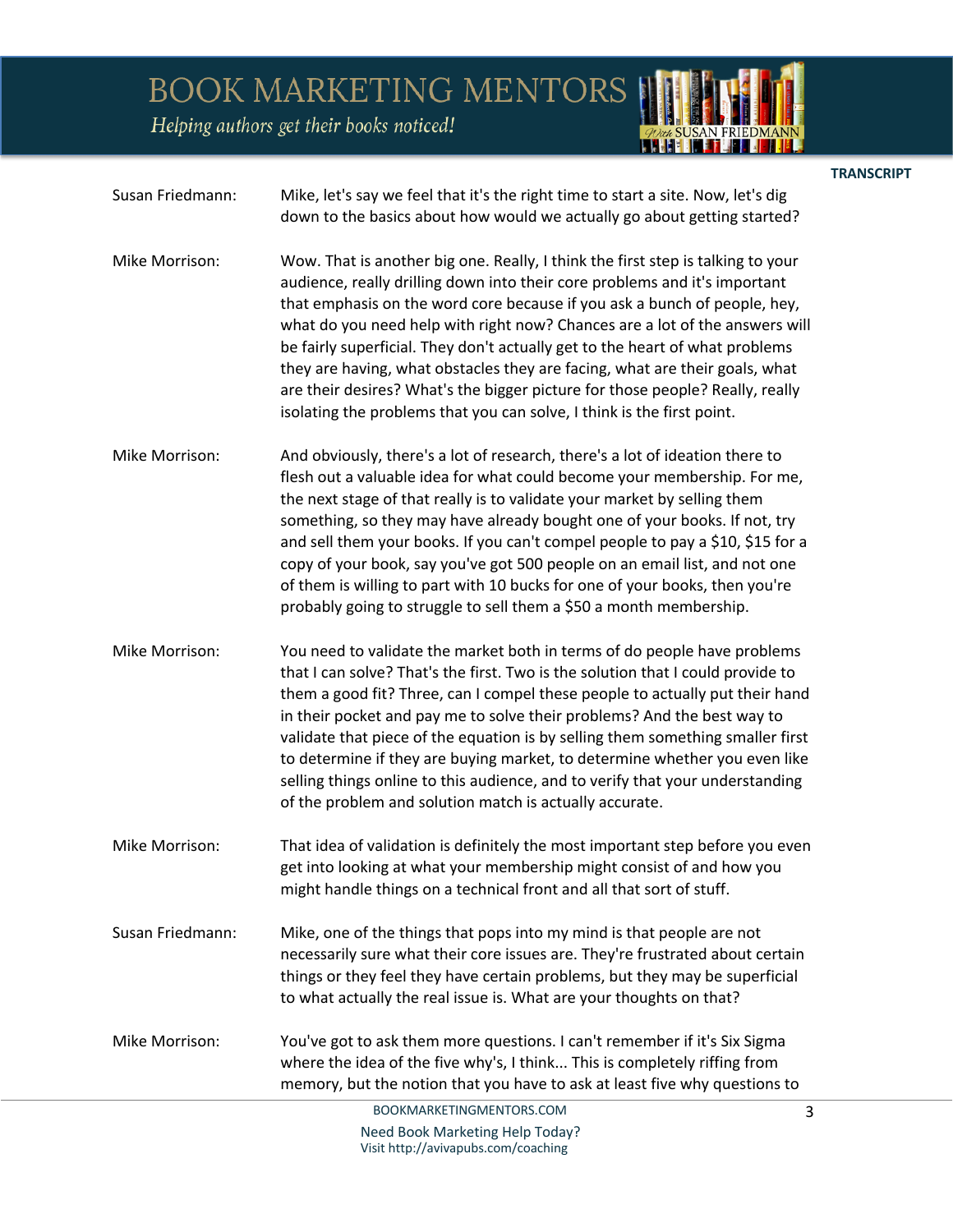Helping authors get their books noticed!



**TRANSCRIPT** 

probe deeper and deeper and deeper. What's your number one problem right now? And someone can give you the answer. Okay, well why is that something that is impeding your progress? And from that answer, there's another way and there's another way, and you have to keep probing, rather than taking that first answer that you get.

- Mike Morrison: Now, obviously that requires more than just a blanket approach to gathering feedback. It requires more than simply sending an email out to your list saying, complete this survey or hit reply to this email and tell me what the number one thing you're struggling with right now is, arranging to get on the phone, get on a Zoom call, get on Skype with five or six people who match the profile of what you believe to be your ideal customer, your ideal member, and having those probing conversations, having those deeper conversations, and asking questions and listening, not leading them towards essentially just giving you what you want to hear, but really get to the heart of it.
- Mike Morrison: You say your thinking of starting up a membership to help aspiring authors, to keep a topical example. Then, you might be looking for feedback on what obstacles people are facing and getting their books self-published. And so, somebody might say, okay, well, I'm halfway through my book. I just can't get it finished and I really struggle with writer's block. And that's a fantastic selling point to be able to just probe deeper and deeper and deeper and deeper to find where those root problems are.
- Mike Morrison: And the more these conversations you have, you would imagine, certainly if you've got a consistency amongst the people you're attracting in your audience, you'll start to see patterns emerging. From that, you'll have a wealth of information to then build on when it comes to figuring out what are the real struggles, what the real obstacles, what the real things getting in these people's way and how can I create something that takes them through that journey, gets them through those obstacles and solves those problems?
- Susan Friedmann: I'm very familiar with that five why model and it's a brilliant model because you're right, it really allows you to drill down to what the real issue is. And talking about models, you mentioned earlier that there are different membership models. Talk to us about some of the different models and which one might be the right one for us to use.
- Mike Morrison: Typically, at their heart, memberships are comprised of the three Cs. Those are content, community and coaching. As we mentioned before, the content could be e-learning content. Typically, it's e-learning content. It could also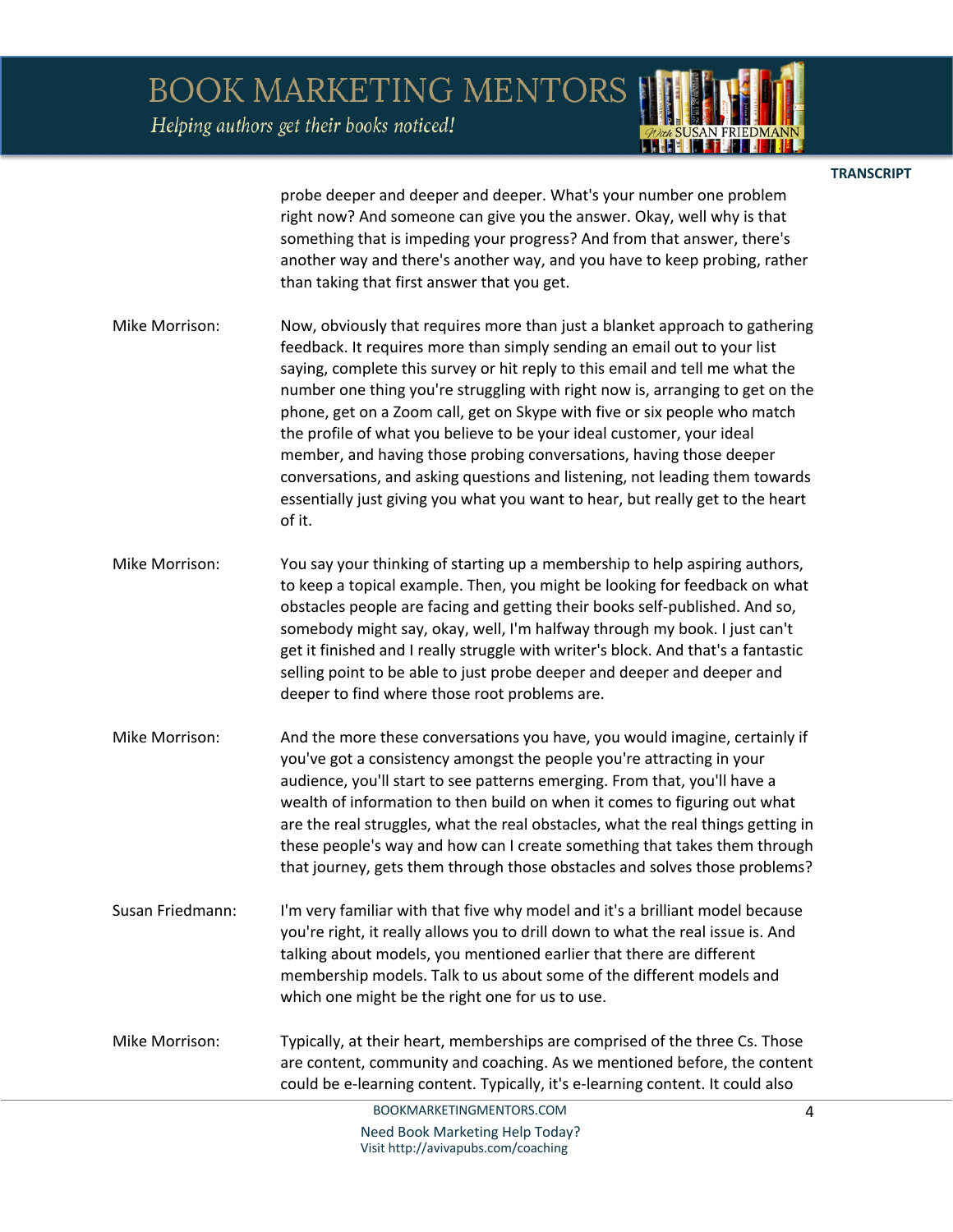Helping authors get their books noticed!



**TRANSCRIPT** 

be entertainment content. Certainly, Netflix is all about entertainment with very little educational value. It could simply be fan contents like deeper access or bonus content.

Mike Morrison: But generally, it's content, community, which is typically an online discussion area but could also be local meetings. It could be private Zoom Hangouts where you can get 20 people on a video call and do almost a virtual mixer. And then, there's a third C, coaching, and that typically comes from the founder, the expert, the authority that people are paying to gain access to. That can take the form of live Q & A's, it can take the form of actual one-on-one coaching, group coaching, mastermind groups and so on.

Mike Morrison: In terms of the overall deliverable, usually it's going to be some sort of mix of laws three. But the model often comes down to the actual delivery of those. Some memberships will have a drip feed model where there is a finite amount of content and you join, and on day one, regardless of when you join, the receipt of that content is scheduled in accordance with your join day. So, if I join on January 1st, I get my week one content, and then I can know week two, and I get my week three, and I get my week four. Then it's February and so on and so on.

Mike Morrison: Someone who then joins in October, their week one content in the first week of their membership, so it's drip fed. Everyone gets the same almost curriculum of content of material on a schedule that begins whenever they join. So that's your drip feed model. You have the all access model, which personally is my favorite because it's the simplest, where you essentially have just a library and any new content you publish, you're frequently publishing fresh content, goes into that library and every member has access to it regardless of when they join. Again, a bit like Netflix. If I join Netflix, anything they've added up to this point is on there. Anything they add from here on out, I get immediate access to as and when it's available.

Mike Morrison: You also have the community or new model, which is as it sounds, it's just the community. There's not really any content. It's not really any coaching. Everything else is essentially a variation of that. Some memberships almost have the magazine model where you don't get access to any past content from when you join. If you want to get maybe the workshop or the course that was released last month, you would have to pay extra for that. Broadly speaking, for all the different variations, I like keeping things simple. I like that all you can eat all access model where there's fresh content being added to an archive, to a library on an ongoing basis.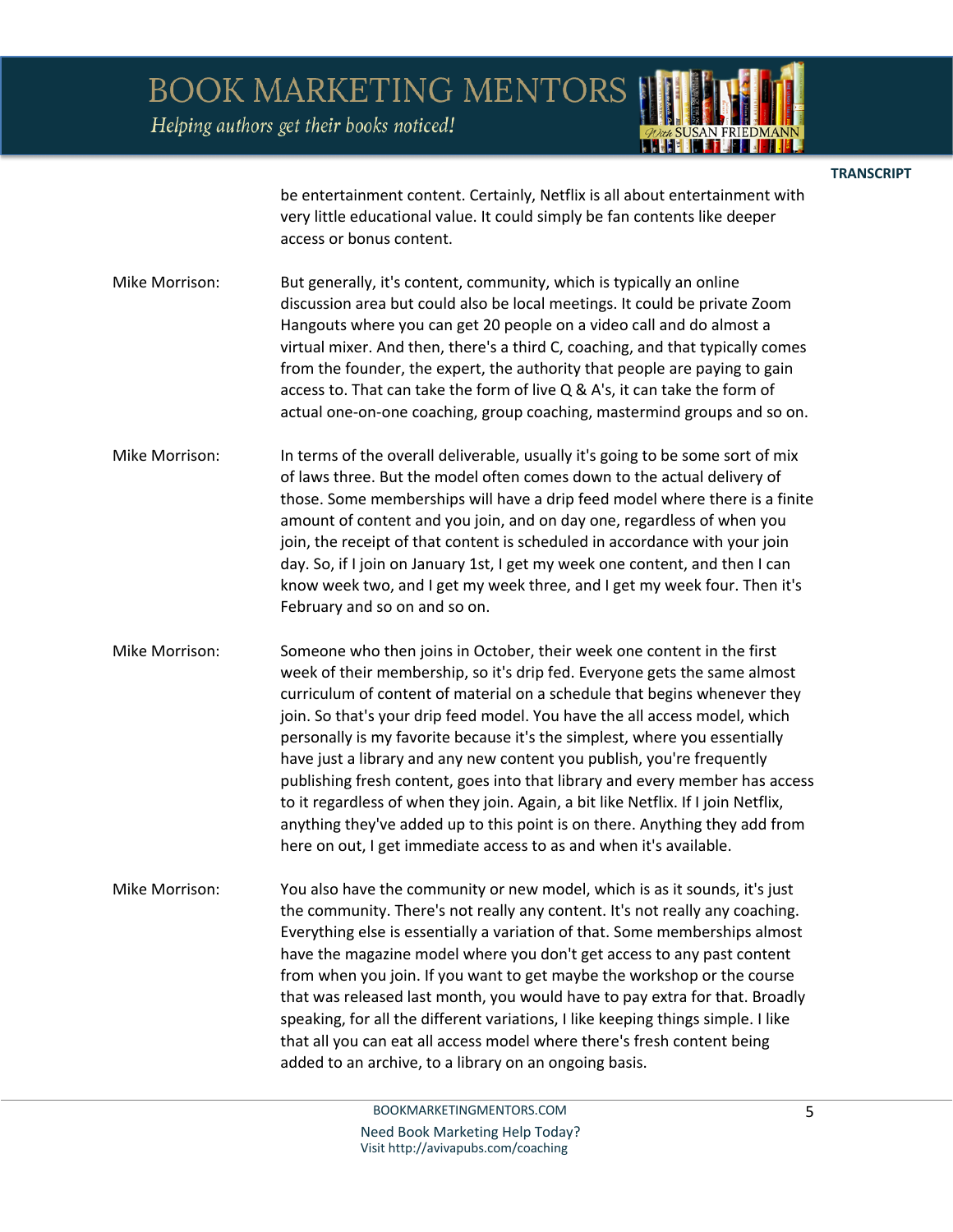Helping authors get their books noticed!



## **TRANSCRIPT**

- Susan Friedmann: That begs the question, how often do you need to be adding to that content in order to keep it interesting for the membership to stay engaged?
- Mike Morrison: It varies. It really varies according to your messaging, to your positioning, to the price point. If someone's paying you \$9 a month, there's obviously a far lower expectation of how much content they'll receive and how often they'll receive it. Typically, for the average online membership, there's usually going to be something new every week. Now, that doesn't mean there has to be a huge five hour long course on a real specialist topic that dives every single week because that would just be crazy. You wouldn't last long as a membership owner. Your members would go bonkers because they just get so overwhelmed.
- Mike Morrison: You would want to mix it up both in terms of the type of content, in terms of how long the content you're releasing texts to consume, in terms of which segment of your audience the content is suited to. We generally recommend you have four content streams, four types of core content in your membership. And these content streams would be distinctly different in terms of the format, in terms of the depth you go into, in terms of, as I said before, the ease with which people can consume it.
- Mike Morrison: And so, let's say for example, one of your content streams could be a workshop. This might be a 45 minute prerecorded training that covers a very specific tactic or topic. That's content stream number one, it's workshops. Content stream number two could be live question and answer calls, live Q & A webinars where you make yourself available via Facebook Live or a webinar tool or something like YouTube Live. You make yourself available for one hour and you basically open the floor to anyone in your audience, your paying member base, to just pick your brains and ask you questions. That's the second content stream.
- Mike Morrison: And in terms of overwhelm and in terms of work for you, you just need to show up. But the value you can deliver within that is huge as well. So it's still is of a high degree of value content. Content stream number three might just be a worksheet or a template or something that is just almost like a useful extra thing. And then, content stream number four might be a perk or a bonus or a discount that you've been able to negotiate with a company or software company or something that provides something that your members might need to purchase, might need to use. You could go to those companies and negotiate deals and discounts that are exclusive to your members.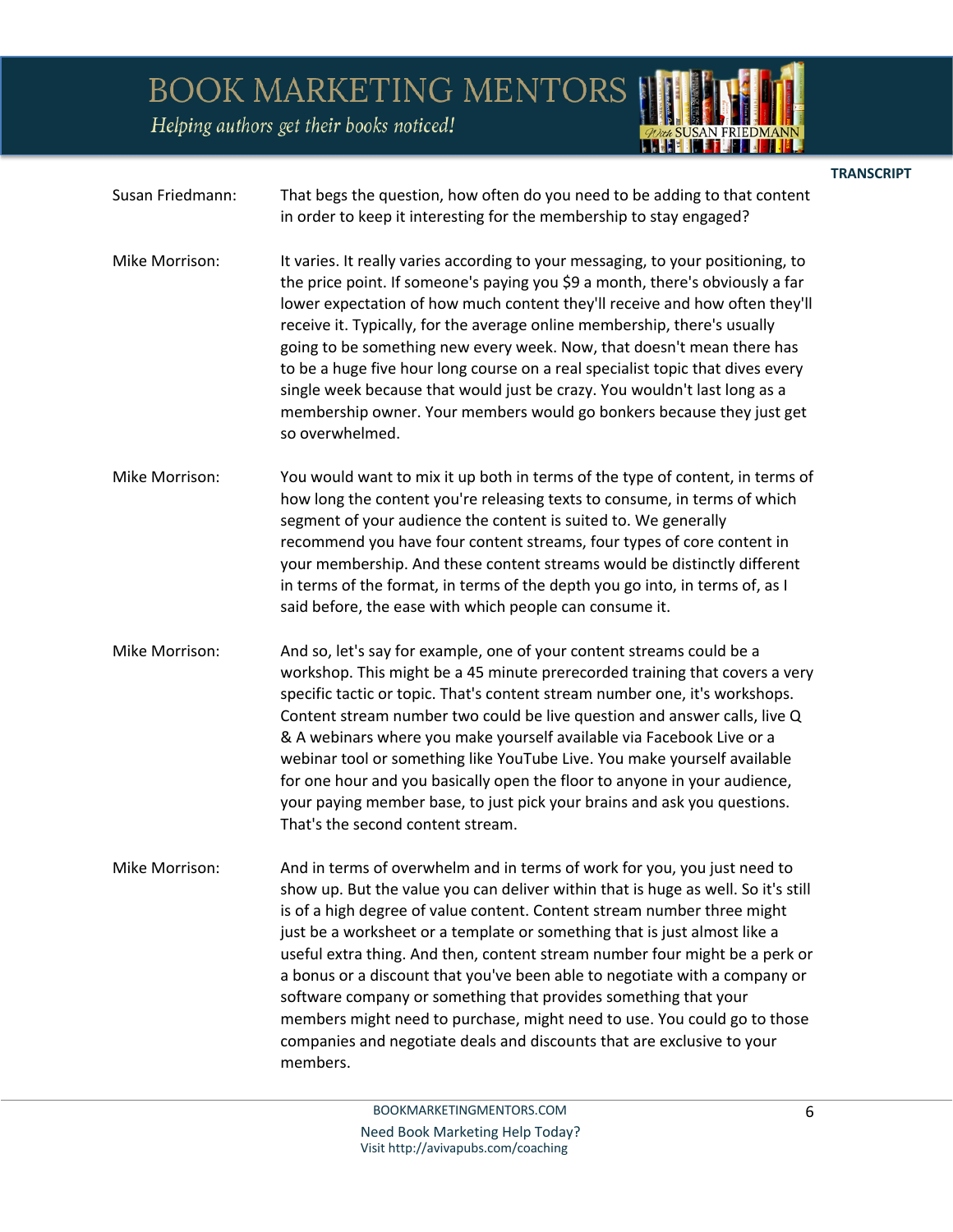Helping authors get their books noticed!

| Mike Morrison:   | For example, with our membership, a lot of our members use a lot of<br>different software products. We go to the creators of those software<br>product and say, hey, can you give us a discount we can take back to our<br>members? And that's part of our value proposition. That's four different<br>types of content. You might not look at that and label some of that stuff as<br>content in the sense it's not educational content. Not all of it's educational,<br>not all of it's video or written or what have you, but it's still something that<br>is valuable to your members.                                                                                                                                                                                                                                                                       |
|------------------|------------------------------------------------------------------------------------------------------------------------------------------------------------------------------------------------------------------------------------------------------------------------------------------------------------------------------------------------------------------------------------------------------------------------------------------------------------------------------------------------------------------------------------------------------------------------------------------------------------------------------------------------------------------------------------------------------------------------------------------------------------------------------------------------------------------------------------------------------------------|
| Mike Morrison:   | So we've got those four streams of content. Then, week one of every month<br>is content stream number one. Week one, every month you release your 45<br>minute workshop. Week two is when you host your live Q & A. Week three<br>is when you add a new worksheet or a new template or something along<br>those lines into your library. Week four is when you add a new perk or<br>discount into your member base. That's something every single week, but<br>it's not content that someone needs to sit down and consume or needs to<br>put aside four hours of their life to work through.                                                                                                                                                                                                                                                                    |
| Mike Morrison:   | You're delivering on the value proposition of providing something fresh but<br>doing it in a way that's varied enough in terms of its consumption time, in<br>terms of the part it plays in solving a problem and usefulness to its audience.<br>There's enough variation there so it's not overwhelming to them, but also<br>it's not too overwhelming to you because a lot of this stuff, creating<br>worksheets can be outsourced, deals and perks and offers, it takes an email<br>or two, live Q & A's, you just show up for one hour during a week so you get<br>to deliver almost a disproportionate amount of value compared to how<br>much you put into it.                                                                                                                                                                                             |
| Mike Morrison:   | I've gone a little more into it. I know we were trying to keep it basic, but<br>hopefully that gives an idea of how even a weekly release schedule isn't as<br>overwhelming and isn't as big as it sounds. Now, it's up to you whether you<br>want that to be one stream a week, one stream every two weeks, one new<br>thing every month. You get to set the terms of how much you put in. And as<br>long as you're clear about what people will receive, as long as you meet up<br>to that promise, then you're fine. If there's no expectation there will be<br>something new every week, then people aren't going to leave because you<br>haven't released something every week. As long as your messaging and the<br>promise you're making aligns with what's being delivered, then you get to<br>set the terms essentially for how much you put out there. |
| Susan Friedmann: | For me personally, that's brilliant because I know that I've been overthinking<br>it and somewhat scared to put together a membership site because I                                                                                                                                                                                                                                                                                                                                                                                                                                                                                                                                                                                                                                                                                                             |
|                  | BOOKMARKETINGMENTORS.COM<br>$\overline{7}$                                                                                                                                                                                                                                                                                                                                                                                                                                                                                                                                                                                                                                                                                                                                                                                                                       |

**TRANSCRIPT** 

*PUtth SUSAN FRIEDMANN*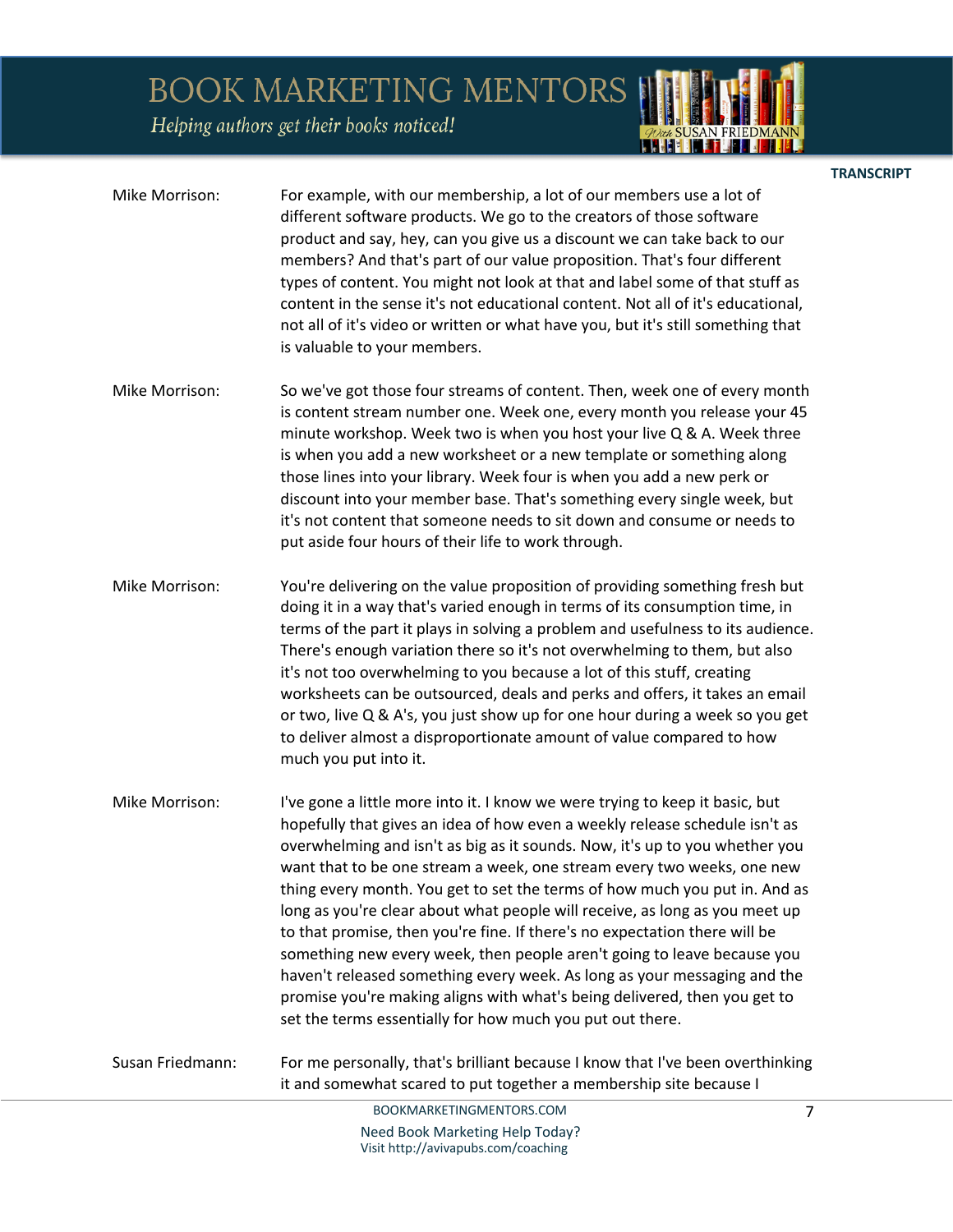Helping authors get their books noticed!



**TRANSCRIPT** 

thought I needed to be pushing out content all the time, otherwise people wouldn't stay. So, I love the idea to do something every week or, let's say, every two weeks. Yes, and it really makes that whole exercise much more manageable. Another question, Mike, that comes to mind is how do you know how much to charge?

- Mike Morrison: This is a great question because when you think about it, there is no logic whatsoever when it comes to pricing. And that applies universally. The very little of the decision making around pricing has any basis in anything that you can just calculate. Most of the time, people don't come up with prices just based on the cost of raw materials. A lot of the times, it's just what do we think people will pay for it. It's hard to quantify that because you also can't go and ask people what will you pay for it because, of course, they'll tell you the lowest possible price.
- Mike Morrison: Much of it is a combination of gut feel, researching what else is on the market, understanding your audience, and having a general idea of their affordability. If you are helping one man band businesses, you're probably not going to have a membership that charges hundreds of dollars per month because they're probably not going to have to budget for it. You need to know your audience and what they're likely to be able to afford, how they'll assess the money they're paying you compared to what else they might be paying for.
- Mike Morrison: All of these things get mixed up in a pot and you almost just have to decide on a price that you feel comfortable and confident in promoting and talking about. Now, that's a frustrating answer to give. If you're already confused, it doesn't get you any closer. Here's as much of a ballpark as can be given. For typical memberships in the business to business space, you're going to be able to charge a bit more because businesses look at it as an investment, an expense rather than a cost compared to hobbyists in the B to C arena. So B to B memberships typically price point is around about 30 to about 50, \$60 a month range. That's the general common sweet spot for B to B memberships.
- Mike Morrison: B to C is definitely lower in most cases. With B to C, you're typically looking at between about 15 to \$30 per month. There's exceptions in each direction, but broadly speaking, if in doubt, that's the general ballpark that you're looking at. There's one caveat on the B to C side of things. If you are in a market where there is a financial barrier to entry, and by that I mean if someone needs to spend quite a bit of money just to engage with a particular topic, if they're a photographer, if they play musical instruments,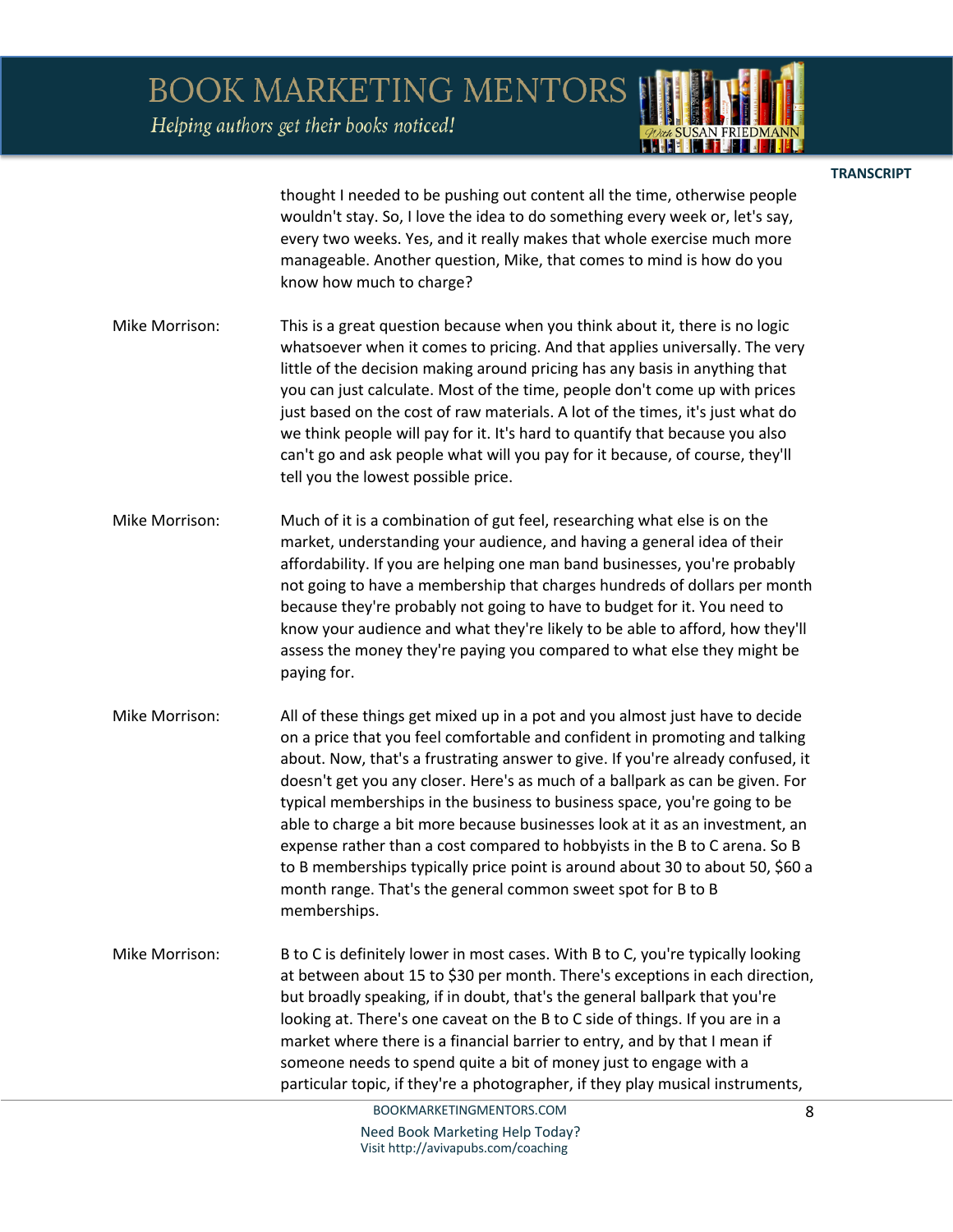Helping authors get their books noticed!

people making.



they're already spending money on the equipment, and so they have a greater appreciation of the value of investing in this hobby. They have a greater motivation to spend money in order to improve their skill set or to improve their experience or progress within their subject. In those B to C markets, usually you can't charge a little bit more than in for the B to C areas. Susan Friedmann: Mike, I know that our listeners love learning about mistakes. What's one of the biggest mistakes you see people make when it comes to setting up or running a membership site? Mike Morrison: I think one of the biggest mistakes is rushing into it and not validating the idea, not building a following, not researching, and not determining is setting up a membership right for me? Is the time right, and my audience need it? So we've already talked about those and I would absolutely urge just that little bit of extra patience. And for anyone who's thinking, yes, this is something I want to do because the last thing you want is to pour all of your time, energy, blood, sweat, and tears and money into building this phenomenal membership site, and then you launch it, and nobody joins because nobody needed it, and you didn't take that little bit of time at the beginning to ascertain that. Definitely that is a common mistake I see a lot of

Mike Morrison: But the other big one I see people, particularly with memberships, where I see people who've been successful in selling other types of products online, is failing to recognize that with memberships, retention is as important, if not more important than acquisition. Online memberships are a retention driven business model. It's not about getting as many people as possible through the front door because if they're all just immediately disappearing out the back door, you don't have a solid, stable business.

Mike Morrison: The beauty of an online membership is the recurring revenue. Every sale you get, every member you attract is someone who could be potentially paying you for 10 months, 12 months, years, over and over and over again every single month. And that repeating recurring revenue is a bit of a game changer in a business sense because it stops you from having to start from zero every month. You're not relying on just sales. If you can deliver, if you can retain those members, you have a level of stability, predictability, reliability within your revenue that's unprecedented.

Mike Morrison: But if you're not focused on retention, if you're not taking care of the members that you're bringing in and you're very tunnel-visioned on the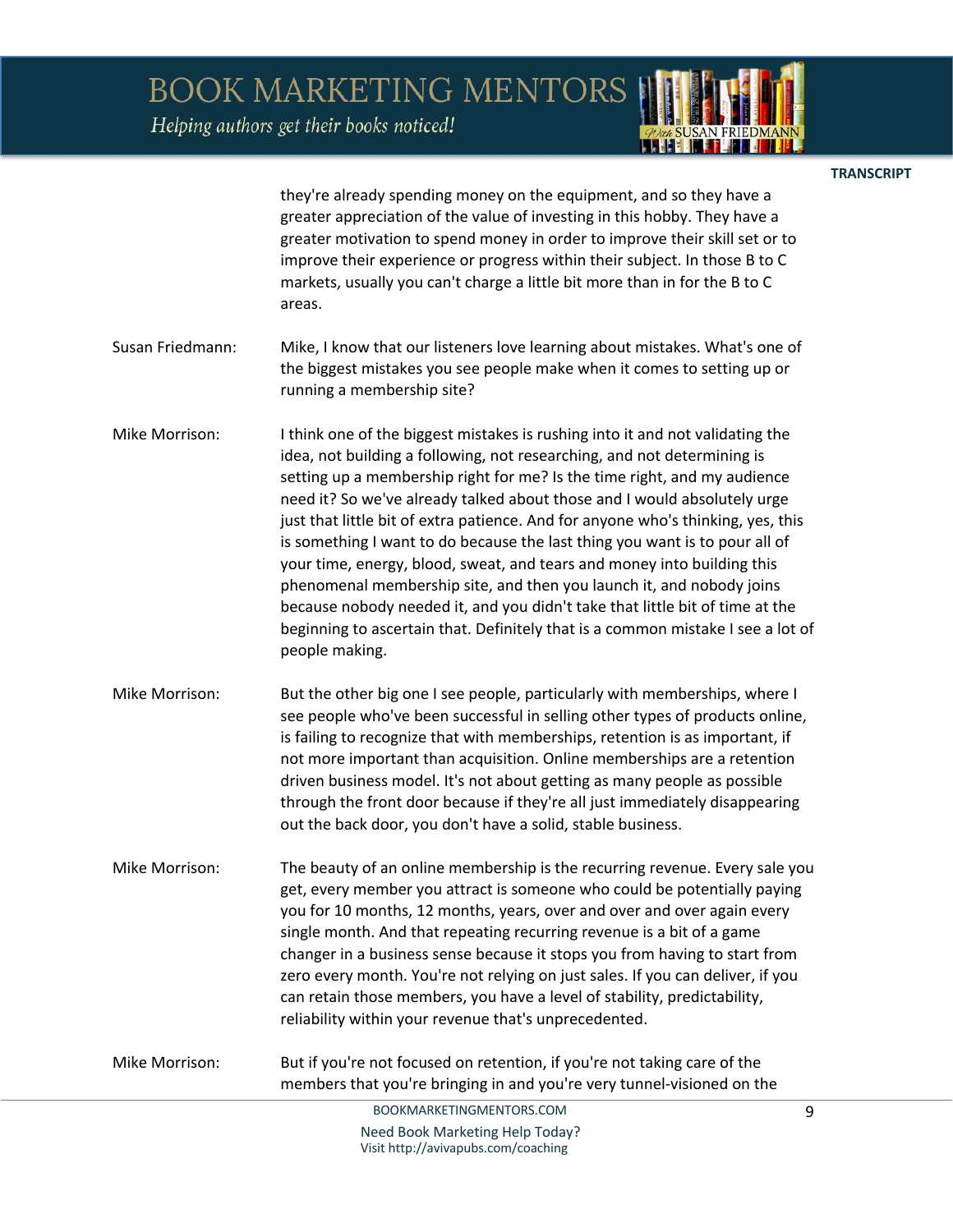Helping authors get their books noticed!



**TRANSCRIPT** 

sales process more so than retention, then that's where problems can happen because, as we talked about, price points for a membership, \$30, \$40 a month, if all your doing is attracting people who only stay for one month because you're not taking care of them after the sale, you're not retaining them, you need whole a high volume of those low value sales in order to survive and grow that business.

- Mike Morrison: But if you're hanging on to every member you attract for nine months, 10 months minimum, then that's a completely different kettle of fish, and that's really where the beauty of an online membership works. So pay as much if not more attention to what happens after that initial sale because once you get that initial sale, the work isn't done. The work is just beginning.
- Susan Friedmann: I love that because, yes, you're absolutely right. Retention, it's all about retention because if you don't have retention, you don't have a site. Mike, because you're offering such dynamite information, I know our listeners are chomping at the bit to learn more about your services. How can they find out more about you and what you offer?
- Mike Morrison: Best place to start is the start with our free content, and you can find all of that and a bunch of free resources at themembershipguys.com. We've got a podcast, blog, and a bunch of free stuff you can download that will help you to, A, figure out whether this is a world you want to get into and take some of those first steps, and B, determine whether myself and my partner, Callie Willows, as the Membership Guys are people you would want to help you along on this journey. And if we are, then we have a membership site about membership sites because we like to keep it meta over our membershipacademy.com.
- Susan Friedmann: Listeners, I highly recommend that you go to that website. It's just a treasure trove of information that you could find highly beneficial. Mike, if you were to leave our listeners with a golden nugget, what would that be?
- Mike Morrison: I think, again, it's remembering that member retention starts day one, minute one. We talked about how important it is to retain your members. That's not something you do a few months down the line. The second someone joins your membership site, the clock is ticking. So if you are going into this business, you need to make sure that the membership you build is a [inaudible 00:00:27:17], gets people off to the right start immediately and build in the sort of habits that'll keep people subscribed long term. Retention needs to be part of that whole strategy from the get-go.